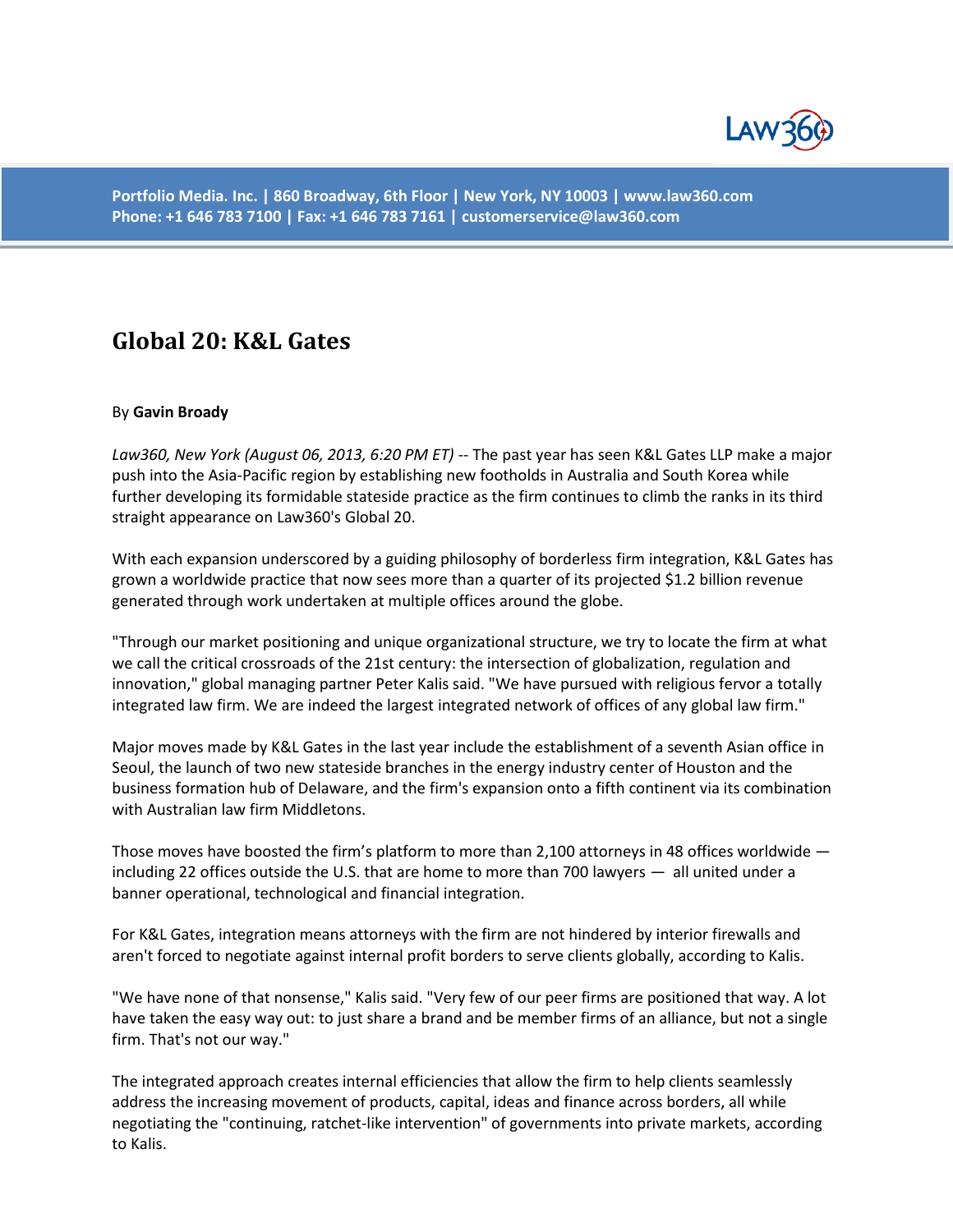Perhaps no move better signals the global ambition of K&L Gates than the decision to open shop in the Australian cities of Sydney, Melbourne, Perth and Brisbane via the January 2013 Middletons merger, a move that firm leaders say has given it an edge on investment flow into the country and opened up access to new business in the Asia-Pacific region.

"It's an interesting development, when you stand back and think about Australia in the 21st century," Kalis said. "In 1992, when the U.K. made the decision to orient itself toward the European Union more formally, the commonwealth kind of got ramped down in significance. In the ensuing two decades, Australia brilliantly positioned itself in the Asia-Pacific market as the southernmost anchor in that region."

Australia managing partner Nick Nichola added that the importance of having a base on the continent goes beyond access to the Asia-Pacific region, and gives the firm an inside line on the recent boom in American investment on the continent.

"There is a lot of focus on the Asian region and 'the Asian Century' over the last few years," Nichola said. "What often gets overlooked is that there has also been a phenomenal amount of inbound investment into Australia from the U.S., which far surpasses any of the investment into the country by China, our largest trading partner."

Much of that investment comes in the mining and energy project finance sector, and the firm's Australian branch is thus heavily geared toward the infrastructure and resources practice, Nichola said. He noted, however, that the Australian practice also engages in a broad range of full-service offerings within the country as well, especially in Sydney, which Nichola described as the epicenter for Australian legal work.

"The practice we have gives us national coverage, and there isn't any work we can't service in any part of the country out of those four offices," Nichola said.

The firm made additional gains this year in the Asia-Pacific theater, where it now has 11 offices housing more than 400 attorneys, with the November 2012 christening of the Seoul office.

Asia managing partner David Tang said that the office has been a key component in the firm's expansion into an increasingly vital region, adding that K&L Gates' integrated approach there is especially pronounced given that the volume of cross-office cooperation in the region accounts for around 40 percent of total work.

"I would say that our business model is a huge component in what we do and how we do it successfully," Tang said. "It means that our lawyers are as accustomed to working with other offices as they are with the lawyer down the hall, and we can call on the team with the best experience and skill set regardless of the office they happen to be in."

Tang said that K&L Gates has now established a presence in the major commercial financial centers in the Asia-Pacific region, and its focus moving forward will be on developing those offices and increasing the firm's access to the vast flow of investment emanating from the Far East.

"Asian companies are now going outbound, with Chinese companies investing in Germany and elsewhere," Tang said. "We expect investment into Europe from China and other parts of Asia to continue given that the wealth is increasingly centered in Asia, and both state and private entities are big investors in the market now."